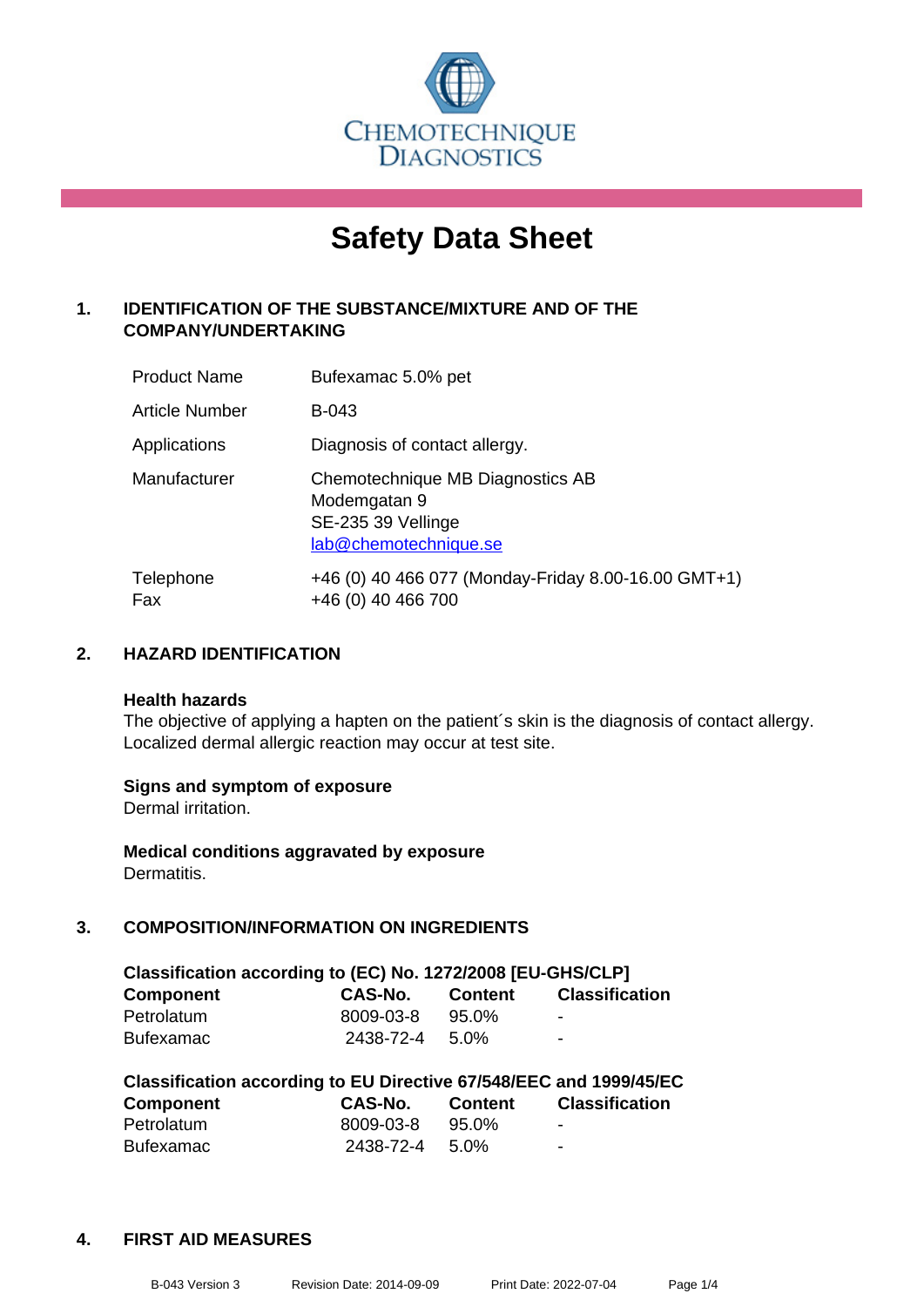#### **Emergency and first aid procedures**

Obtain medical attention.

# **5. FIRE-FIGHTING MEASURES\***

## **Suitable extinguish media**

CO2, powder or water spray. Fight larger fires with water spray or alcohol resistant foam.

## **For safety reasons unsuitable extinguishing agents** Water with full jet.

**Special protective equipment for fire-fighters** Wear self-contained respiratory protective device. Wear fully protective suit.

\*Data is shown for petrolatum only

# **6. ACCIDENTAL RELEASES MEASURES**

**Steps to be taken if material is released or spilled** Contain and place in a closed container.

# **7. HANDLING AND STORAGE**

**Precautions to be taken in handling and storage** Store dark at 5-8 C. Avoid extended exposure to light. FOR EXTERNAL USE ONLY.

# **8. EXPOSURE CONTROLS/PERSONAL PROTECTION**

**Respiratory protection** Not required.

**Ventilation** Local exhaust.

**Protective gloves**

Disposal gloves.

# **Eye protection**

Not required with normal use.

## **Work/Hygienic practices**

Wash hands after each use.

# **9. PHYSICAL AND CHEMICAL PROPERTIES**

Appearance Ivory White Semi-solid Odour **Odourless** 

Melting point\* 50-55° C Flash point\* >100°C Self ignition\* Product does not self ignite.

Boiling point\* No data available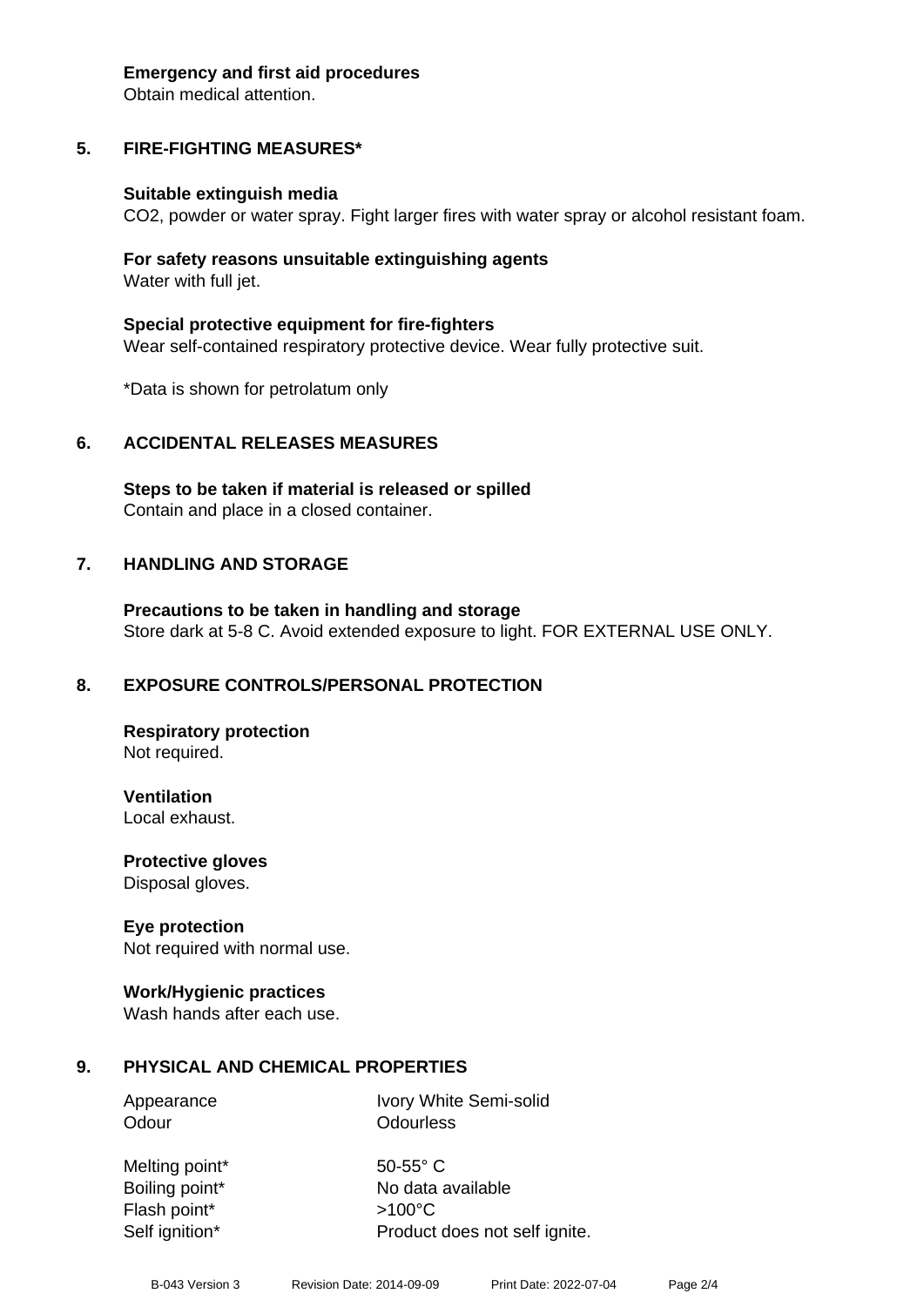Density\* No data available. Solubility in/Miscibility with Water\*

Danger of explosion\* Product does not present an explosion hazard. Insoluble

\*Data is shown for petrolatum only

## **10. STABILITY AND REACTIVITY**

#### **Incompability**

May react with strong oxidizing agents.

## **Stability**

Stable at recommended storage conditions.

## **Hazardous byproducts**

Combustion may generate CO, CO2 and other oxides.

# **Hazardous polymerization**

Will not occur.

## **11. TOXICOLOGICAL INFORMATION**

No data available.

## **12. ECOLOGICAL INFORMATION**

No data available.

## **13. DISPOSAL CONSIDERATIONS**

**Waste disposal method** Comply with federal, state/provincial and local regulation.

## **14. TRANSPORT INFORMATION**

Not dangerous goods.

## **15. REGULATORY INFORMATION**

The classification is according to the latest editions of the EU lists, and extended by company and literature data.

## **16. OTHER INFORMATION**

## **Text of H-statements and R-phrases mentioned in Section 3**

Pharmaceutical quality of tested hapten is confirmed by Chemotechnique Diagnostics according to validated analytical methods. Hapten passed test according to GMP standards.